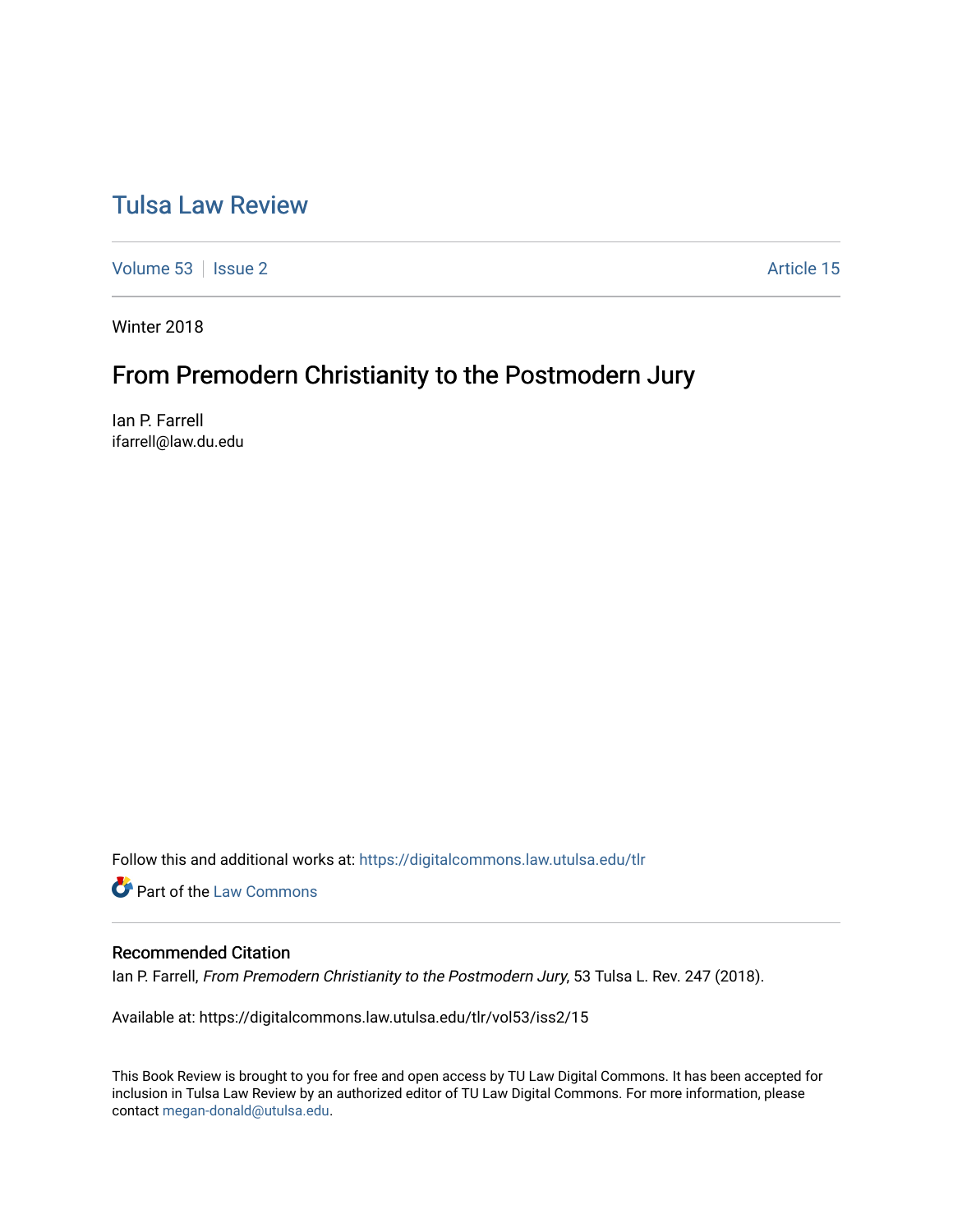## Ian P. Farrell\*

JAMES Q. WHITMAN, THE ORIGINS OF REASONABLE DOUBT: THEOLOGICAL ROOTS OF THE CRIMINAL TRIAL (YALE UNIVERSITY PRESS 2016). PP. 288. PAPERBACK \$28.00.

DENNIS HALE, THE JURY IN AMERICA: TRIUMPH AND DECLINE (UNIVERSITY PRESS OF KANSAS 2016). PP. 478. HARDCOVER \$39.95.

#### **INTRODUCTION**

Professor Whitman, a legal historian at Yale Law School, and Professor Hale, a political science professor at Boston College have provided us with two accounts of the history of the jury as an institution. Whitman's *The Origins of Reasonable Doubt: Theological Roots of the Criminal Trial* and Hale's *The Jury in America: Triumph and Decline* have several features in common. Both books are primarily historical expositions of daunting breadth. Hale's history traces the institution of the jury (both criminal and civil) from around the Norman Conquest of England in 1066 to present-day America. Whitman's work is even more ambitious. While Whitman's main focus is on the criminal jury, he addresses not only the common law jury but also the Christian theology, the medieval ordeal, and the birth of the Continental legal system—spanning the period from the birth of Christianity through the eighteenth century.

Both books also emphasize the different institutional roles the jury has played in addition to being a finder of fact in legal disputes. Hale states at the outset that his aim is "to examine the jury as Tocqueville saw it: as a political institution."<sup>1</sup> Whitman emphasizes the forgotten function of the jury, and especially of the reasonable doubt standard in criminal trials, as a procedure for providing "moral comfort" rather than a procedure for finding factual proof.<sup>2</sup>

The two books differ substantially, however, in the role that history plays for each author. Hale, for the most part, takes his history as he finds it. That is, he generally accepts

\* Assistant Professor of Law, The University of Denver Sturm College of Law.

<sup>1.</sup> DENNIS HALE, THE JURY IN AMERICA: TRIUMPH AND DECLINE, at xiii (2016).

<sup>2.</sup> JAMES Q. WHITMAN, THE ORIGINS OF REASONABLE DOUBT: THEOLOGICAL ROOTS OF THE CRIMINAL TRIAL 18 (2016).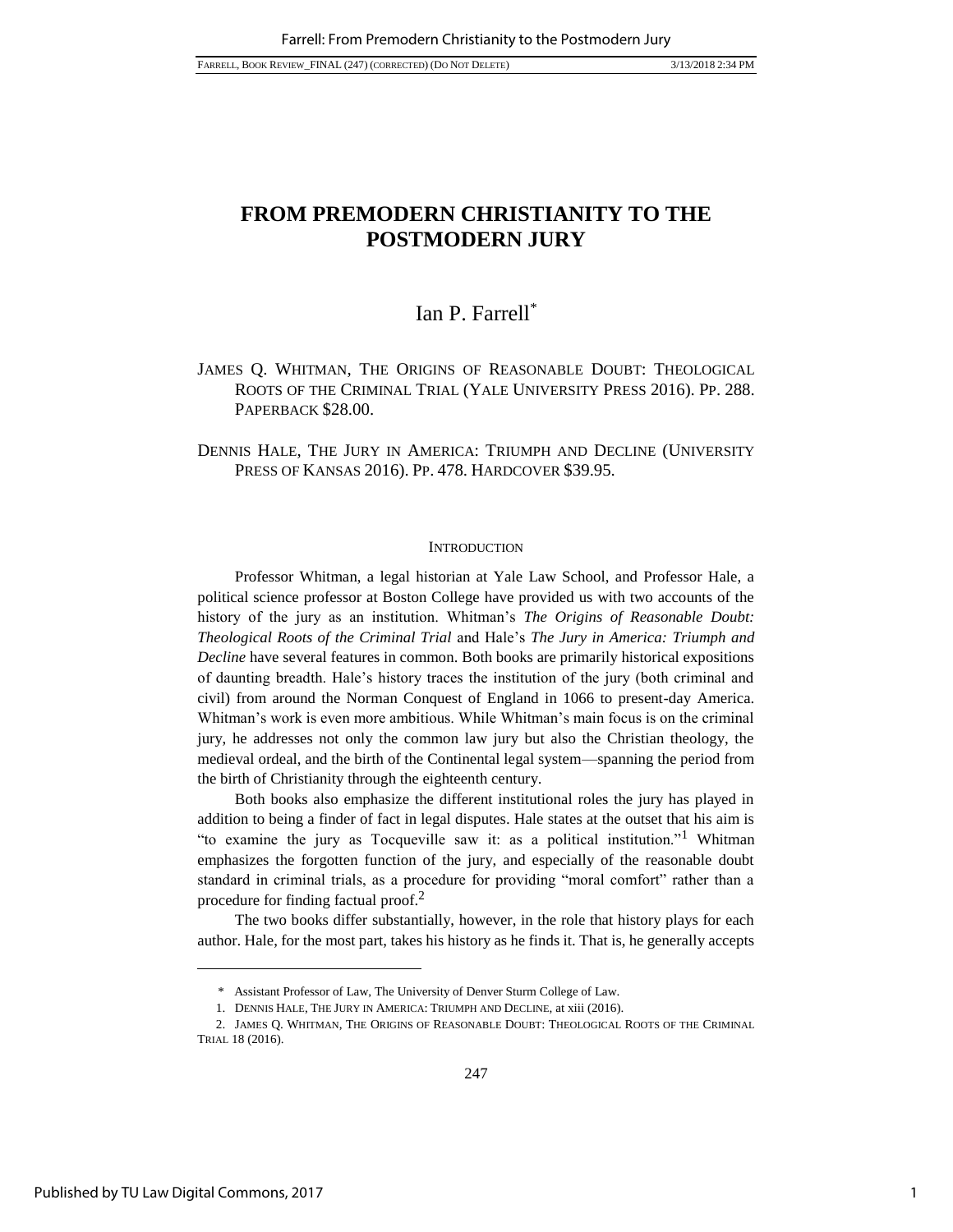the conventional historical understandings of the jury's development, and uses that as a platform on which to build a normative position. Specifically, Hale argues that the quality of the jury as an institution has declined since the reforms in the middle of the twentieth century. Whitman, on the other hand, does not accept the conventional interpretation of the historical purpose of the jury and reasonable doubt. Indeed, Whitman's thesis is precisely that the conventional account is wrong. The conventional understanding is that the purpose of the reasonable doubt standard is to protect the accused from the harsh consequences of criminal punishment. Whitman argues for a contrary view that sounds strange to the modern ear: that the reasonable doubt standard was actually developed to protect *the jurors* from the moral and spiritual dangers of imposing criminal punishment on the accused.<sup>3</sup>

As counterintuitive as Whitman's claim may seem at first blush, he builds a compelling case and ultimately succeeded in convincing this reader, at least, of the accuracy of his account. Indeed, *The Origins of Reasonable Doubt* is a triumph of legal history and a genuine delight to read. Whitman's writing is eloquent, articulate, and learned. He has an eye for detail and is masterful in weaving these details into a logically structured argument of impressive coherence.

While *The Jury in America* does not reach the same impressive heights as *The Origins of Reasonable Doubt*, it is nonetheless a valuable addition to scholarship on the jury. Hale cannot match Whitman's gracefully erudite prose, but the same can be said of most academic writing (including, I must grudgingly admit, this book review). But the major shortcoming of *The Jury in America*, and the reason I was ultimately dissatisfied with the book, is the author's normative claim. Hale argues that the jury immediately prior to the twentieth century reforms—including removal of the "key man" system—was superior to the "postmodern" representative jury that replaced it. This argument fails on many levels, and I shall dedicate a substantial portion of this book review to explaining why Hale is profoundly wrong about the purported failings of the representative jury.

The book review proceeds as follows. In Part I, I summarize Whitman's comprehensive and detailed argument that the historical purpose of the criminal jury and reasonable doubt standard was to protect the jurors from moral danger. In Part II, I present in a briefer summary Hale's book, and then critique his central normative claim, arguing inter alia that Hale fails to appreciate the importance of having a representative jury to both its fact-finding and political functions.

#### I. THE ORIGINS OF REASONABLE DOUBT: THEOLOGICAL ROOTS OF THE CRIMINAL TRIAL

As Whitman notes, "[i]t would be hard to name a doctrine more familiar, or more basic to the American sense of justice," than the requirement of proof beyond a reasonable doubt in criminal cases.<sup>4</sup> Yet this "majestic" phrase contains a "troubling mystery:"<sup>5</sup> we do not really know what it means.<sup>6</sup> But the mystery goes even deeper than this, according

<sup>3.</sup> *Id.* at 3.

<sup>4.</sup> *Id.* at 1.

<sup>5.</sup> *Id.*

<sup>6.</sup> *Id.* at 2 ("The [Supreme] Court has simply abandoned any effort of its own to define the standard."). *See* Victor v. Nebraska, 511 U.S. 1, 23–28 (1994).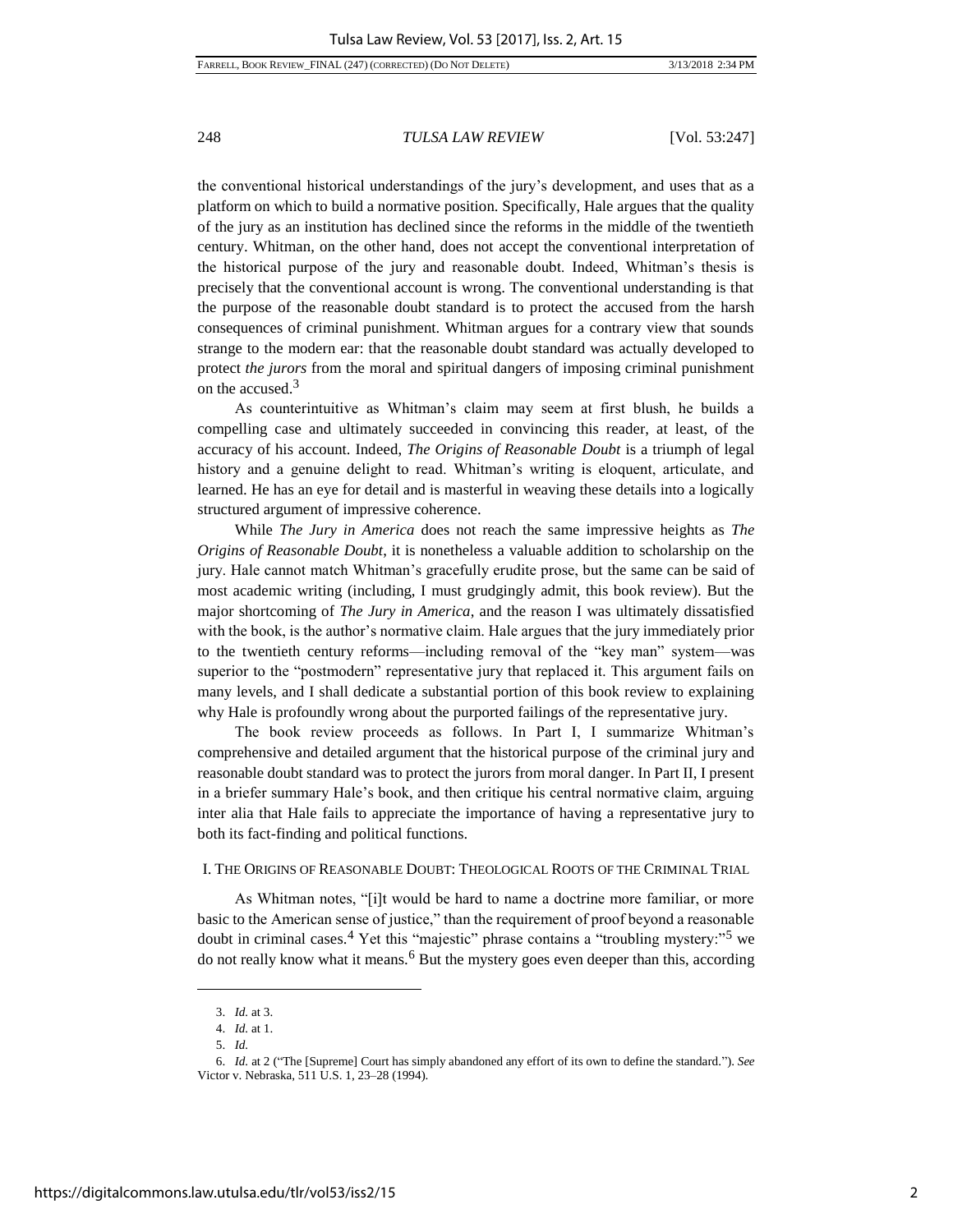to Whitman: we do not even know what it is *for*. As any first-year law student will tell you,<sup>7</sup> according to conventional wisdom "the reasonable doubt rule [is] a rule of factual proof."<sup>8</sup> The standard of proof is higher in criminal than in civil cases "to make it more difficult for jurors to convict."<sup>9</sup> This explanation is quite mistaken, Whitman argues. In fact, "[i]t was designed to make conviction *easier*, by assuring jurors that their souls were safe if they voted to condemn the accused."<sup>10</sup> Whitman explains:

The reasonable doubt rule, this book aims to show, is the last vestige of a vanished premodern Christian world. At its origins, this familiar rule was not intended to perform the function we ask it to perform today: It was not primarily intended to protect the accused. Instead, it had a significantly different purpose. Strange as it may sound, the reasonable doubt formula was originally concerned with protecting the souls of *the jurors* against damnation.<sup>11</sup>

In order to fully "understand our contemporary law, we must leave modern legal doctrine behind and dive deep into the waters of medieval Christian moral theology."<sup>12</sup> Whitman takes us with him on this dive, and the waters are deep indeed. Whitman begins a thousand years before the birth of the English jury, pointing out that from its very beginnings, premodern Christendom was "an age haunted, as our world no longer is, by the fear of damnation."<sup>13</sup> One of the ways one's soul could be damned was by convicting a person of a crime.<sup>14</sup> Early Christians took their *Matthew* seriously: "Judge not, lest ye be judged!"<sup>15</sup> If you passed verdict on another who was then sentenced to a "blood punishment"<sup>16</sup>—that is, death or disfigurement—then your soul was in genuine peril.<sup>17</sup> Avoiding this risk of damnation—*not* determining the factual guilt or innocence of the accused—was the primary goal of premodern criminal procedure.<sup>18</sup> In other words, the procedures that evolved into juries and reasonable doubt were created to provide "moral comfort," not "factual proof."<sup>19</sup>

This goal was achieved through various "*responsibility shifting* procedures," mechanisms by which the judge could deny moral responsibility for the punishment imposed.<sup>20</sup> The most striking early examples of responsibility shifting procedures were the infamous judicial ordeal and trial by battle, which were commonly used in all European societies by A.D. 1000—that is, the period immediately preceding the birth of the English

<sup>7.</sup> *See, e.g.*, JOHN KAPLAN, ROBERT WEISBERG & GUYORA BINDER, CRIMINAL LAW: CASES AND MATERIALS 16 (6th ed. 2008) ("Thus, the normal rule that the prosecution must prove its case beyond a reasonable doubt implies a social or political or moral judgment that we are far more willing to tolerate erroneous acquittals than erroneous convictions.").

<sup>8.</sup> WHITMAN, *supra* note 2, at 5.

<sup>9.</sup> *Id.* at 4.

<sup>10.</sup> *Id.*

<sup>11.</sup> *Id.* at 3.

<sup>12.</sup> *Id.*

<sup>13.</sup> WHITMAN, *supra* note 2, at 3.

<sup>14.</sup> *Id.* at 10.

<sup>15.</sup> *Matthew* 7:1 (King James).

<sup>16.</sup> WHITMAN, *supra* note 2, at 3.

<sup>17.</sup> *Id.* at 11.

<sup>18.</sup> *Id.* at 17.

<sup>19.</sup> *Id.* at 18.

<sup>20.</sup> *Id.* at 16.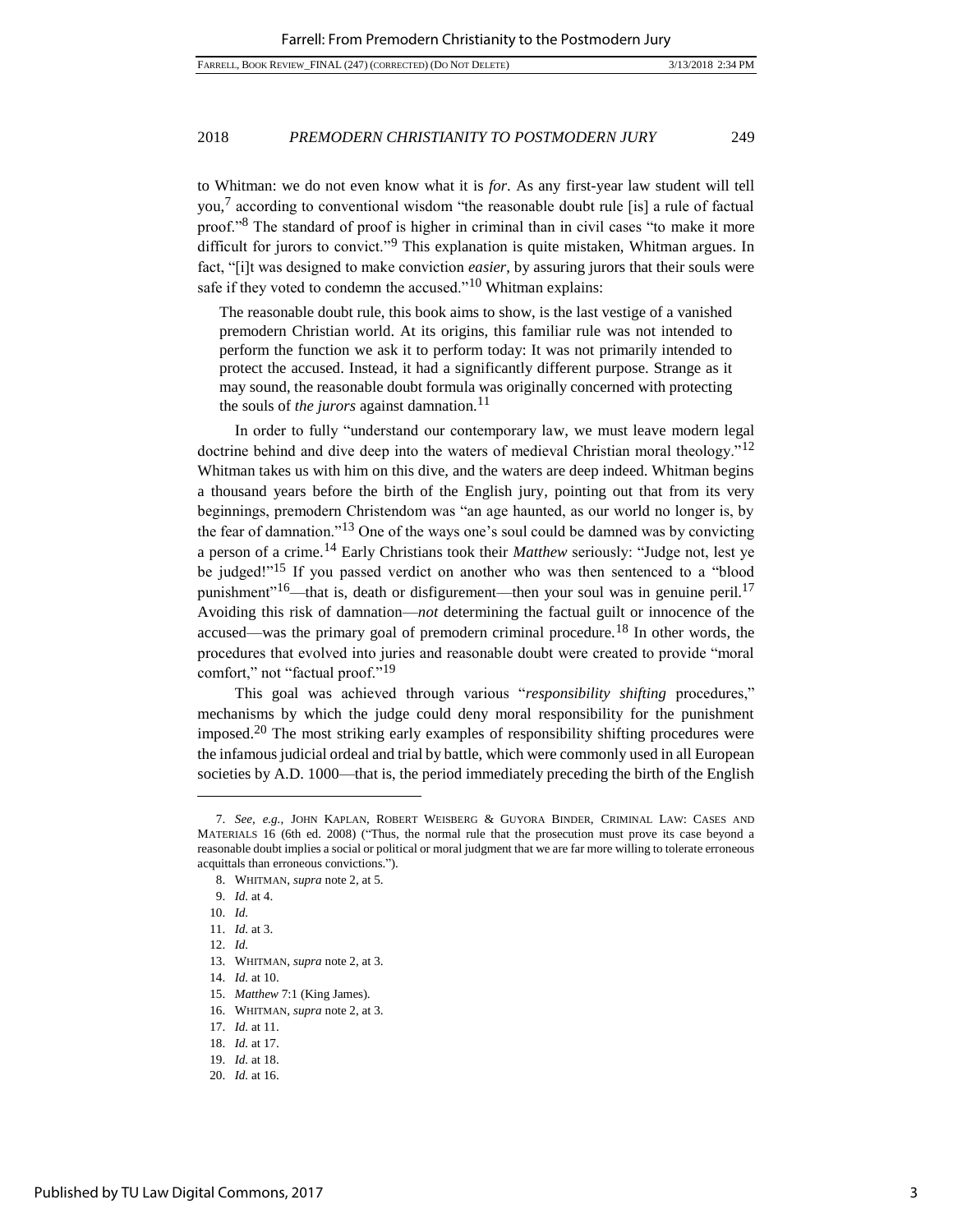jury.<sup>21</sup> During this time, there was little need for a fact-finding mechanism. Medieval peasant villages were very small<sup>22</sup> and so "there were plenty of cases in which there was no dispute about the facts whatsoever."<sup>23</sup> But thanks to the teachings of leading Christian theologists such as Saint Ambrose, Saint Augustine, and Saint Jerome, the fear of damning their souls by passing judgment on another still weighed heavily on all Christians.<sup>24</sup> As a result, the feudal lords "simply could not induce humans to speak honestly about what they had seen or heard."<sup>25</sup> They therefore turned to God to pass judgment, in the form of the judicial ordeal.<sup>26</sup> Whitman describes the ordeal as follows:

The most common forms used in Europe were the ordeal of the hot iron, by which an accused person was compelled to grasp a red-hot iron in his bare hand; and the ordeal of the cold water, by which the accused, naked and bound, was lowered into a pit of water. . . . These frightening proceedings were understood to be "judgments of God," efforts to induce God to decide the case by giving his "divine testimony."<sup>27</sup>

Because these judgments were passed by God and not by the judge who oversaw the proceedings, the judge's soul was shielded from spiritual harm. However, the use of ordeals and trial by battle declined steadily over the period from  $1000-1250$ .<sup>28</sup> The Church preached against their use, as they tempted God to perform a miracle, and in 1215 emphatically banned clerics (who were also often judges) from being involved in these socalled "Judgments of Blood."<sup>29</sup> Once the ban on clerical involvement sounded the death knell for the judicial ordeal and trial by battle, European rulers had to search for other forms of responsibility shifting mechanisms in order to shield their souls.<sup>30</sup> This search took very different paths on continental Europe and in England, culminating in the creation of "two sophisticated legal systems . . . that are in use in every part of the developed world today."<sup>31</sup> These are, of course, "the common law of England, and the civil law of the Continent."<sup>32</sup>

On the Continent, judges found their answer in the teachings of Saint Thomas Aquinas (among others)<sup>33</sup> who argued that if a judge sentences someone based solely on the evidence presented, and scrupulously follows the appropriate procedures, "it is not the judge" who passes judgment; rather, it is the law itself, along with "those who declared him to be guilty."<sup>34</sup> The Continental judge therefore took refuge behind "rigorous"

<sup>21.</sup> WHITMAN, *supra* note 2, at 53.

<sup>22.</sup> *Id.* at 73–74.

<sup>23.</sup> *Id.* at 56.

<sup>24.</sup> *See id.* at 35–49.

<sup>25.</sup> *Id.* at 57.

<sup>26.</sup> WHITMAN, *supra* note 2, at 60.

<sup>27.</sup> *Id.* at 53.

<sup>28.</sup> *Id.* at 58.

<sup>29.</sup> *Id.* at 48 ("That pronouncement was the canon known as 'Judgments of Blood,' the eighteenth canon of the Fourth Lateran Council of 1215. This was the canon that preached the abolition of the judicial ordeal.").

<sup>30.</sup> WHITMAN, *supra* note 2, at 90.

<sup>31.</sup> *Id.* at 52.

<sup>32.</sup> *Id.*

<sup>33.</sup> *See id.* at 92–95.

<sup>34.</sup> *Id.* at 92.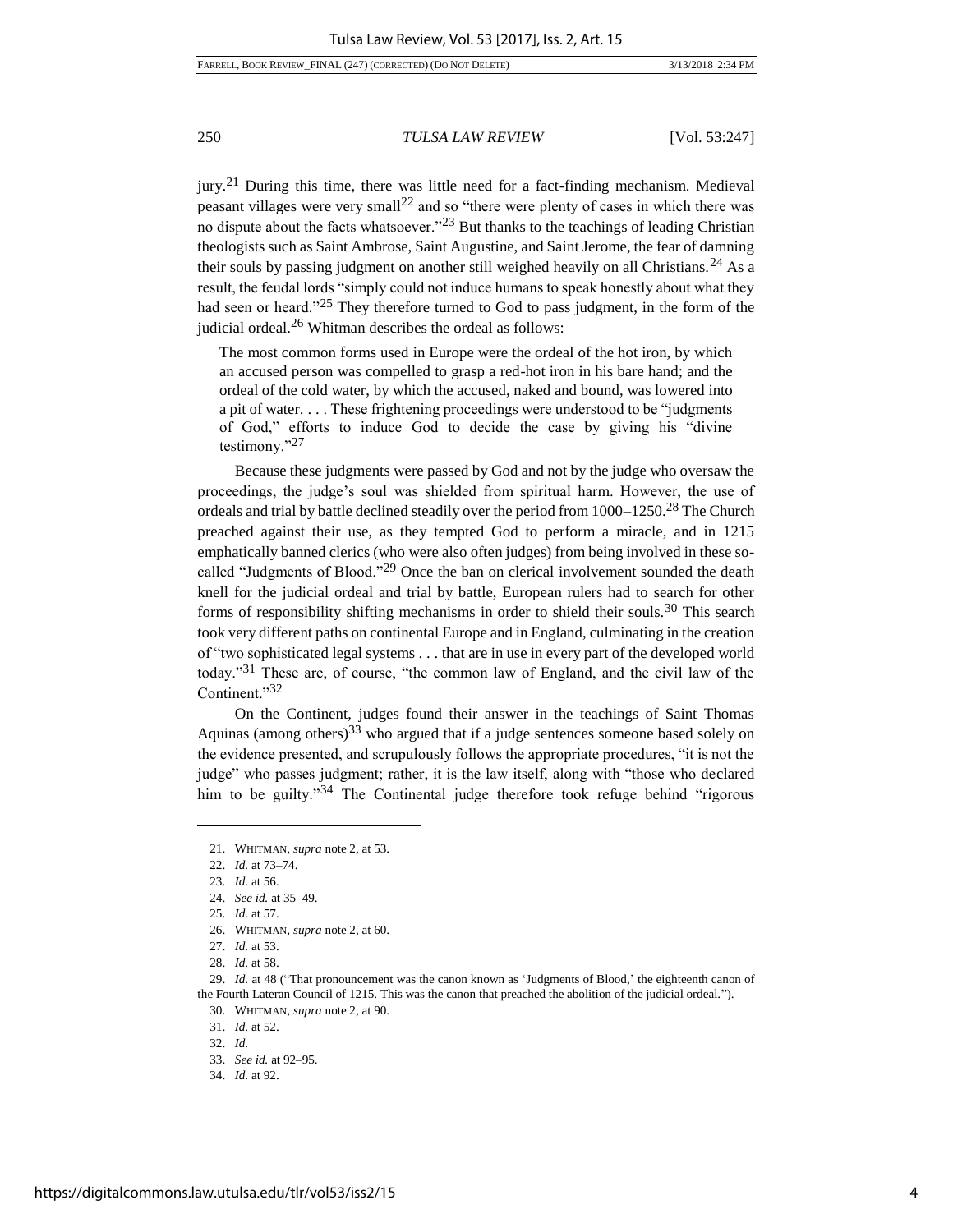procedure"<sup>35</sup> and steadfastly refused to rely on any "private knowledge"—that is, facts the judge was aware of but that were not part of the evidence.<sup>36</sup> In other words, "[s]o long as you do not use your private knowledge, it is the law that kills him, and not you."<sup>37</sup> Hence the infamously rigid, bureaucratic inquisitorial system was born.

In England, judges found a very different mechanism for avoiding passing judgment and thereby shielding their souls from damnation: they passed the buck to the jury. Whitman explains that the "early English efforts to compel testimony and accusation culminated in the creation of jury trial: early English jurors were indeed nothing other than accusing witnesses, who were legally compelled to give their testimony under oath."<sup>38</sup> But jurors were more than accusing witnesses; they were also required to pass judgment:

With the abolition of the ordeal, jurors were obliged, at least in principle, not only to serve as witnesses but also to render the general verdict of "guilty." This meant that thirteenth-century jurors effectively mixed the roles of witness and judge, which put them in a position that had been vigorously condemned by Christian moral theology.<sup>39</sup>

In other words, "English law spared the judge moral responsibility."<sup>40</sup> But in doing so, "English law put all of the moral burden on the witness and the accuser—which is to say, in effect, that it put all the moral burden on the jury.<sup> $34$ </sup> This left the poor English juror in a perilous spiritual predicament. And according to Whitman, "[h]istorians have not grasped the gravity of the moral challenge faced by jurors, and as a consequence they have not grasped the original sense of the reasonable doubt rule."<sup>42</sup> Jurors continued to be in moral peril over the centuries of English common law development, because contrary to the views of most historians,  $43$  "jurors were still expected to make use of their private knowledge of the case, at least occasionally."<sup>44</sup> This meant that they continued to mix the roles of witness and judge, and thereby remained in moral peril.<sup>45</sup> As a consequence, many authors of this period "saw the moral drama of jury trial as a struggle over the 'burthen' of the responsibility for judgment—a struggle in which the judges had the upper hand."<sup>46</sup>

One of the principle points of contention was around the jury's ability to render special verdicts. As Whitman explains, "[t]he common law distinguishes between the 'general' verdict—verdicts of 'guilty' or 'not guilty'—and 'special' verdicts, by which the jury simply makes certain findings without making an ultimate determination of guilt or innocence."<sup>47</sup> The ability of jurors to render special verdicts protected the souls of jurors, since they were not pronouncing on guilt. According to Whitman, "during the Middle Ages

39. *Id.*

l

44. *Id.* at 151.

<sup>35.</sup> WHITMAN, *supra* note 2, at 94.

<sup>36.</sup> *Id.* at 107–09.

<sup>37.</sup> *Id.* at 112.

<sup>38.</sup> *Id.* at 128.

<sup>40.</sup> WHITMAN, *supra* note 2, at 129.

<sup>41.</sup> *Id.*

<sup>42.</sup> *Id.* at 150.

<sup>43.</sup> *Id.* at 152.

<sup>45.</sup> WHITMAN, *supra* note 2, at 151.

<sup>46.</sup> *Id.* at 149.

<sup>47.</sup> *Id.* at 155.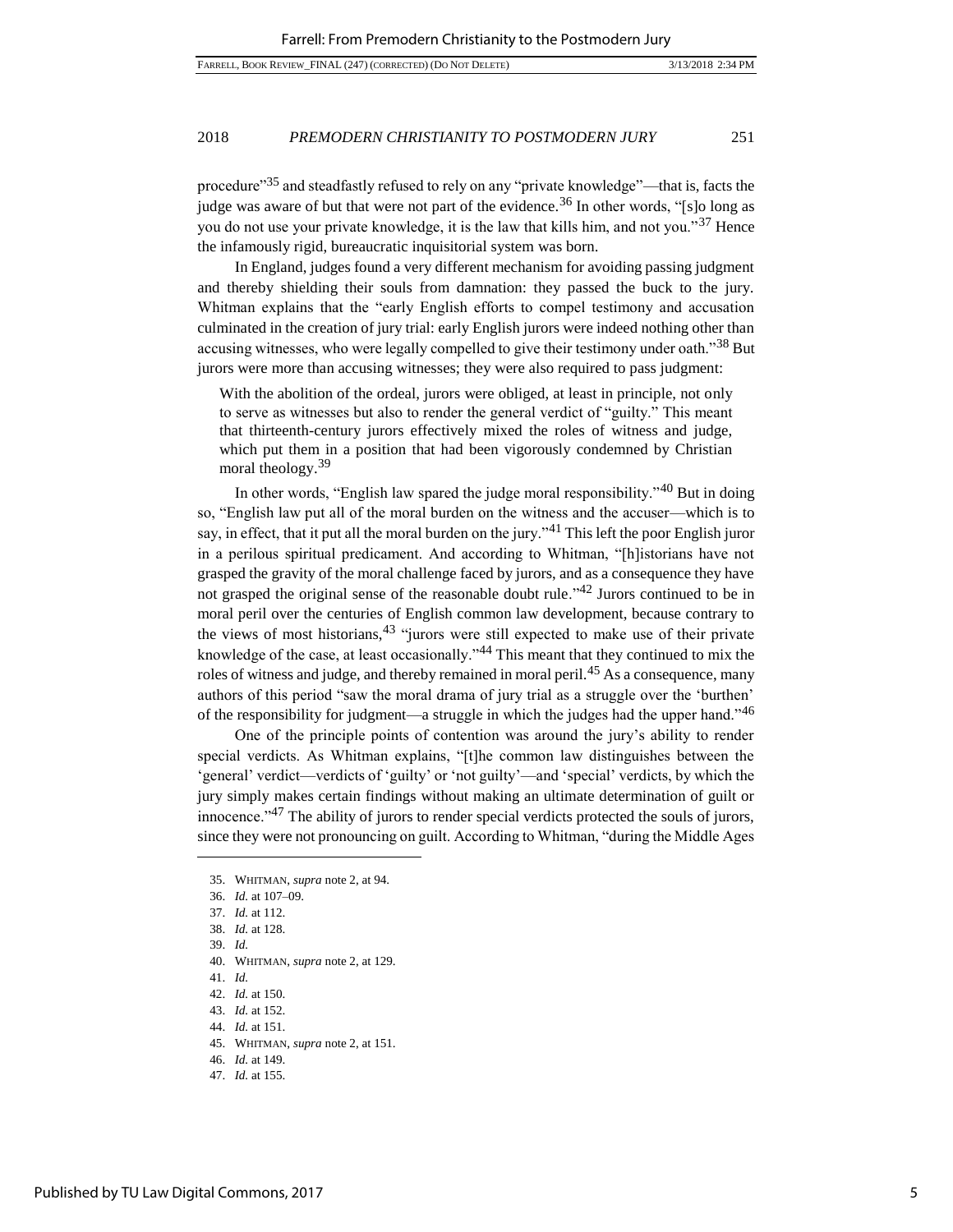criminal jurors were not yet rigorously compelled to enter general verdicts in the morally fraught business of inflicting blood punishments."<sup>48</sup> But over time, the insistence that criminal jurors enter general verdicts increased. "By the seventeenth and eighteenth centuries, this resulted in a kind of moral crisis of jury trial—a moral crisis that produced the reasonable doubt standard."<sup>49</sup>

In the sixteenth and early seventeenth centuries, "the English Crown worked hard to diminish the right of jurors to resist giving judgments."<sup>50</sup> The Protestant jurors of this period continued to resist passing judgment, according to Whitman, for the same reasons as their medieval Catholic forebears. Whitman supports this claim by referring to "the literature of 'cases of conscience'" that was widely read and well understood at the time. As Whitman explains, "[t]he cases of conscience literature is the Protestant, and especially Calvinist, repository of the law of conscience whose history since the twelfth century [we] have traced."<sup>51</sup> Despite the emergence of science and philosophy, "[t]he prevailing conception of the trial, and of the jury's role, still revolved around the moral responsibility for judgment. When it came to justice, the old untransformed theology of blood was still the order of the day."<sup>52</sup>

Whitman insists that it is "only by reading the sections on judging, in the cases of conscience literature that we can understand the seminal developments of the late seventeenth century and after."<sup>53</sup> Among the most prominent of these developments were "the great jury cases of the later seventeenth century, Wagstaff's Case and Bushel's Case."<sup>54</sup> Both cases arose out of the prosecution of Quakers under the Conventicles Act of 1664, by which "the Crown attempted to forbid gatherings that might foster political or religious sedition."<sup>55</sup> As pamphleteers of the time insisted, echoing the cases of conscience, "jurors who convicted accused persons under the Conventicles Act did so at the cost of their own salvation."<sup>56</sup> Consequently, "jurors sought to deliver 'not guilty' verdicts"—despite no dispute about the underlying facts—and were consequently fined by the Crown.<sup>57</sup> Wagstaff's Case and Bushel's Case both addressed the Crown's attempts to "discipline recalcitrant jurors." In Wagstaff's Case in 1665, "the decision made it clear that King's Bench could make use of its well-established authority to fine jurors who refused to enter guilty verdicts as directed."<sup>58</sup>

Five years later, however, in the famous prosecution of William Penn, the jurors resisted the severe pressures of the Crown and again rendered a verdict of "not guilty."<sup>59</sup> One of the jurors, Edward Bushel, was imprisoned and brought a writ of habeas corpus.<sup>60</sup>

l

54. *Id.* at 161.

- 56. *Id.*
- 57. *Id.*

<sup>48.</sup> *Id.* at 153.

<sup>49.</sup> *Id.*

<sup>50.</sup> WHITMAN, *supra* note 2, at 161.

<sup>51.</sup> *Id.* at 163.

<sup>52.</sup> *Id.* at 166.

<sup>53.</sup> *Id.* at 167.

<sup>55.</sup> WHITMAN, *supra* note 2, at 173.

<sup>58.</sup> *Id.*

<sup>59.</sup> *Id.* at 176.

<sup>60.</sup> WHITMAN, *supra* note 2, at 176.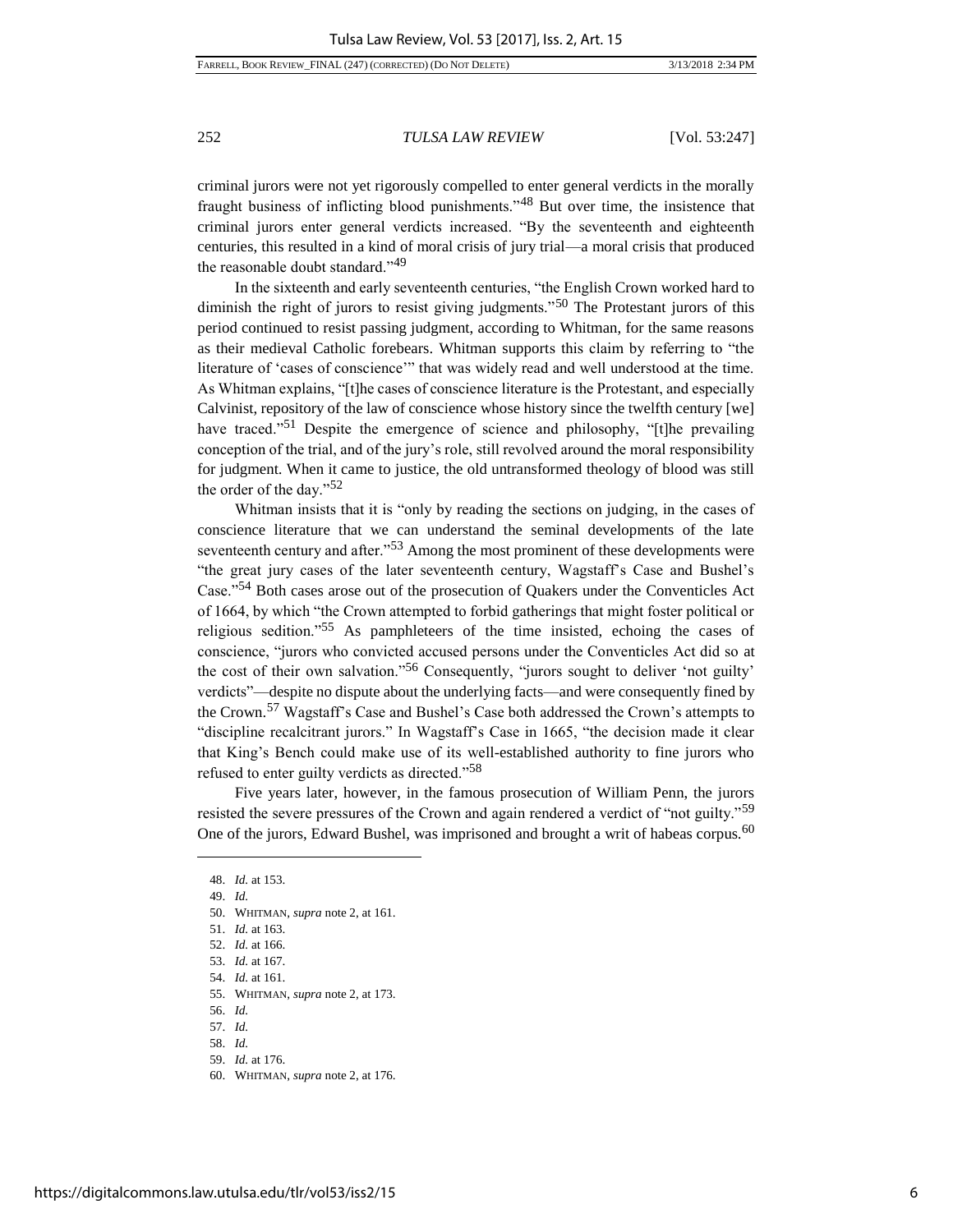The Chief Justice of King's Bench granted the writ and freed Bushel "in a celebrated decision that definitively established that 'a juror cannot be fined for a verdict given according to his conscience.'"<sup>61</sup> Among other things, this established the power that we now refer to as jury nullification. But for Whitman's purposes, what mattered most was the rationale for the Chief Justice's decision: "it was founded on the ground, very strange to modern readers, that jurors might use private knowledge."<sup>62</sup> To put it another way, "[b]ecause the jury mixed its fact-finding—partly on the basis of private knowledge—in its general verdicts, it could not be fined or imprisoned."<sup>63</sup> To do so would be to unconscionably coerce a juror into "putting his own salvation at risk."<sup>64</sup>

The prohibition on forcing jurors to give general verdicts created a serious problem for the Crown, which of course wanted to enforce its laws and have guilty people convicted. This consequently caused a dilemma to the Englishman who took his public duty seriously, since "good Christians must serve."<sup>65</sup> According to Whitman, "it was the resulting tensions that produced the reasonable doubt formula at the end of the eighteenth century: 'Reasonable doubt' emerged as a formula intended to ease the fears of those jurors who might otherwise refuse to pronounce the defendant guilty.<sup>"66</sup>

Moreover, the terms of this formula were found in the same theology that led jurors to resist passing judgment in the first place. For the premodern Christian theology of blood judgments had always had a strand dealing with different degrees of doubt. In the hands of the English Protestants, the degrees of doubt—and the difference between genuine "doubts" and mere "scruples"—turned on the application of *reason*:

[T]he eighteenth century moralists continued to insist on the old provisos. Christians were to stay upon the safer path, which meant that they were to listen to their doubts. But this was not to be taken too far. . . . [A] *doubting* conscience was not to be confused with a *scrupulous* conscience. Doubts were legitimate and had to be obeyed; scruples were foolish and had to be ignored. In particular, the moralists held, the good Protestant was always to use his "reason," wherever possible, in order to remove his doubts.<sup>67</sup>

In other words, "doubts were . . . subject to a test of reason."<sup>68</sup> One did not commit a mortal sin if he conscientiously considered the evidence and made a decision based on reason. "In the end, a reasoned decision would leave the soul of the Christian judge [or juror] safe."<sup>69</sup>

And so we arrive at last to the standard of "beyond a reasonable doubt," justified not because it protects the accused from being convicted, but because it protects the soul of the Christian juror from damnation. As Whitman says, "the eighteenth century theology

<sup>61.</sup> *Id.*

<sup>62.</sup> *Id.*

<sup>63.</sup> *Id.* at 177.

<sup>64.</sup> *Id.* at 179.

<sup>65.</sup> WHITMAN, *supra* note 2, at 190. Whitman explains, "So it was that the fundamental dilemma of the late seventeenth century hung on, opposing the safe conscience to the claims of public duty." *Id.*

<sup>66.</sup> *Id.* at 186.

<sup>67.</sup> *Id.* at 190.

<sup>68.</sup> *Id.*

<sup>69.</sup> *Id.* at 191.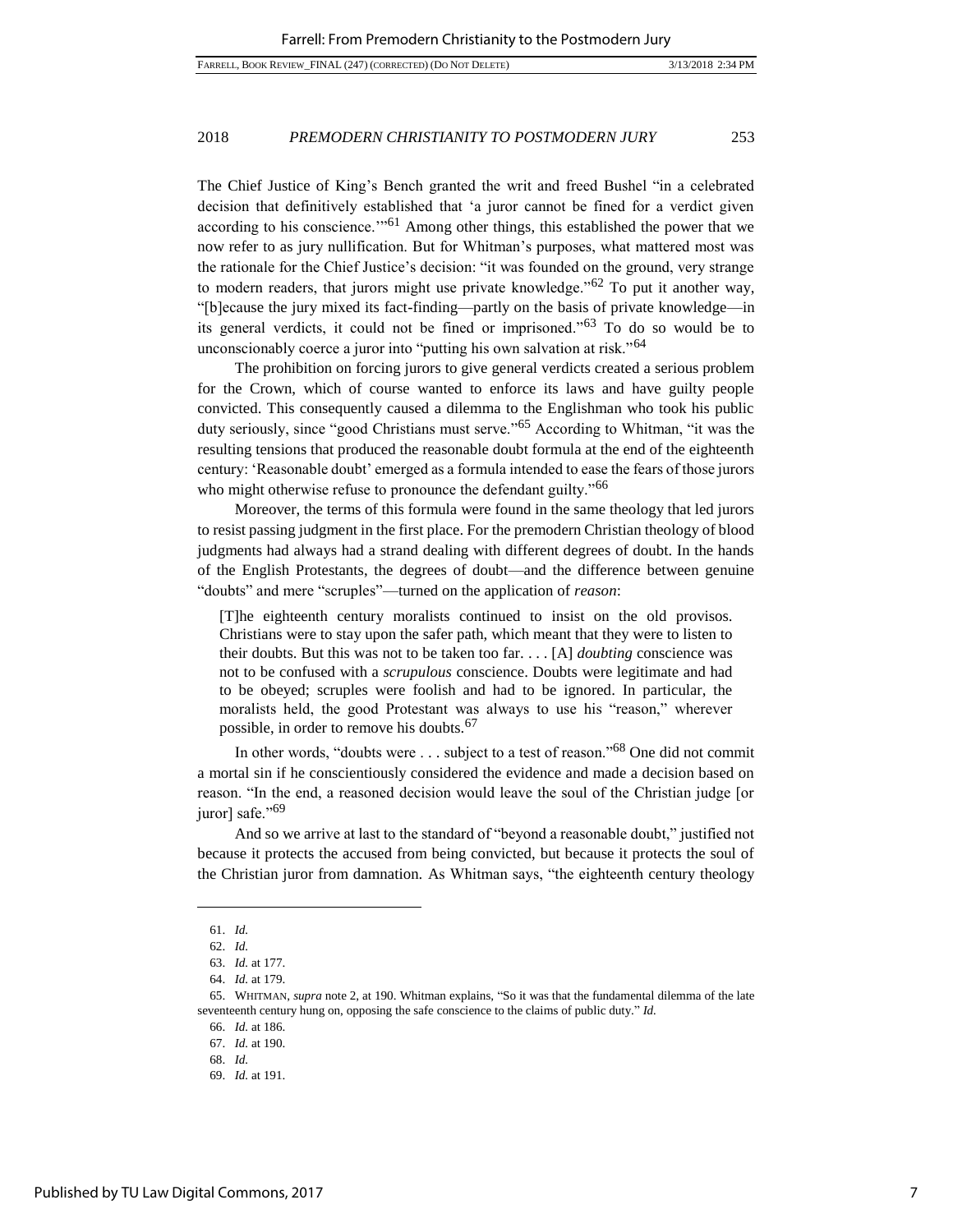FARRELL, BOOK REVIEW\_FINAL (247) (CORRECTED) (DO NOT DELETE) 3/13/2018 2:34 PM

254 *TULSA LAW REVIEW* [Vol. 53:247]

of reasonable doubt was not designed with the problems of factual uncertainty in mind at all. It was designed to comfort, coax, and prod anxious and reluctant Christians."<sup>70</sup> The modern American justice system retains this concept of reasonable doubt, but for a very different function:

[T]he formulation that emerged in the eighteenth century—"beyond a reasonable doubt"—is still alive in American law today. Indeed, the proposition that guilt must be proven beyond a reasonable doubt has become a pillar of our secular legal system. But we no longer understand it as a principle intended to soothe the anxieties of Christians who fear the responsibility of judgment. Instead, we treat beyond a reasonable doubt as a fact-finding principle, as a heuristic formula that can help guide the individual juror in the effort to achieve sufficient certainty about uncertain facts.<sup>71</sup>

This disconnect between the origin and design of the reasonable doubt standard, on the one hand, and its modern function, on the other, provides answers to contemporary questions about the criminal jury. For example, it helps explain why it is so difficult for judges to define and jurors to understand. The answer to the question of just how much factual doubt is reasonable remains elusive precisely because the reasonable doubt standard was not originally about *factual doubt* at all. The original purpose of the jury trial also explains other aspects of criminal trials, such as the requirement of jury unanimity. The unanimity rule did not arise as a fact-finding rule or fact-certainty rule, but as a moral comfort rule: "it allow[ed] the twelve to share the heavy moral responsibility for judgment, and therefore to diffuse it among themselves."<sup>72</sup>

#### II. THE JURY IN AMERICA: TRIUMPH AND DECLINE

Like Whitman, Hale traces the development of the jury over a substantial period, from about the time of the Norman Conquest in the eleventh century to the present day. And like Whitman, Hale also emphasizes that the jury's role was not limited to factfinding. As Hale points out, the jury is a *political* as well as a judicial institution.

Hale describes several aspects of the jury as a political institution. The jury allowed the "common people" to participate in the processes of government; it was the "lower house of the judiciary," the "people's voice in the courts."<sup>73</sup> This was "the best means within our knowledge of keeping the administration of justice in tune with the community,"<sup>74</sup> as well as aiding in maintaining community acceptance of the law.

Even though getting the correct verdict was the most important goal of the courts, "of almost equal importance" was ensuring that justice was done in a way that was fair and that satisfied the defeated parties and the community as a whole, especially

<sup>70.</sup> WHITMAN, *supra* note 2, at 206.

<sup>71.</sup> *Id.* at 202.

<sup>72.</sup> *Id.* at 204.

<sup>73.</sup> HALE, *supra* note 1, at 76, 376, 383.

<sup>74.</sup> *Id.* at 189. Hale notes several historical examples of juries refusing to apply the law, and thereby affecting legal change. These include forcing the English Parliament to change the laws of homicide, and effectively ending the death penalty for adultery in Massachusetts, and later for all crimes in Michigan and Wisconsin. *Id.*  at 16–17, 56, 115.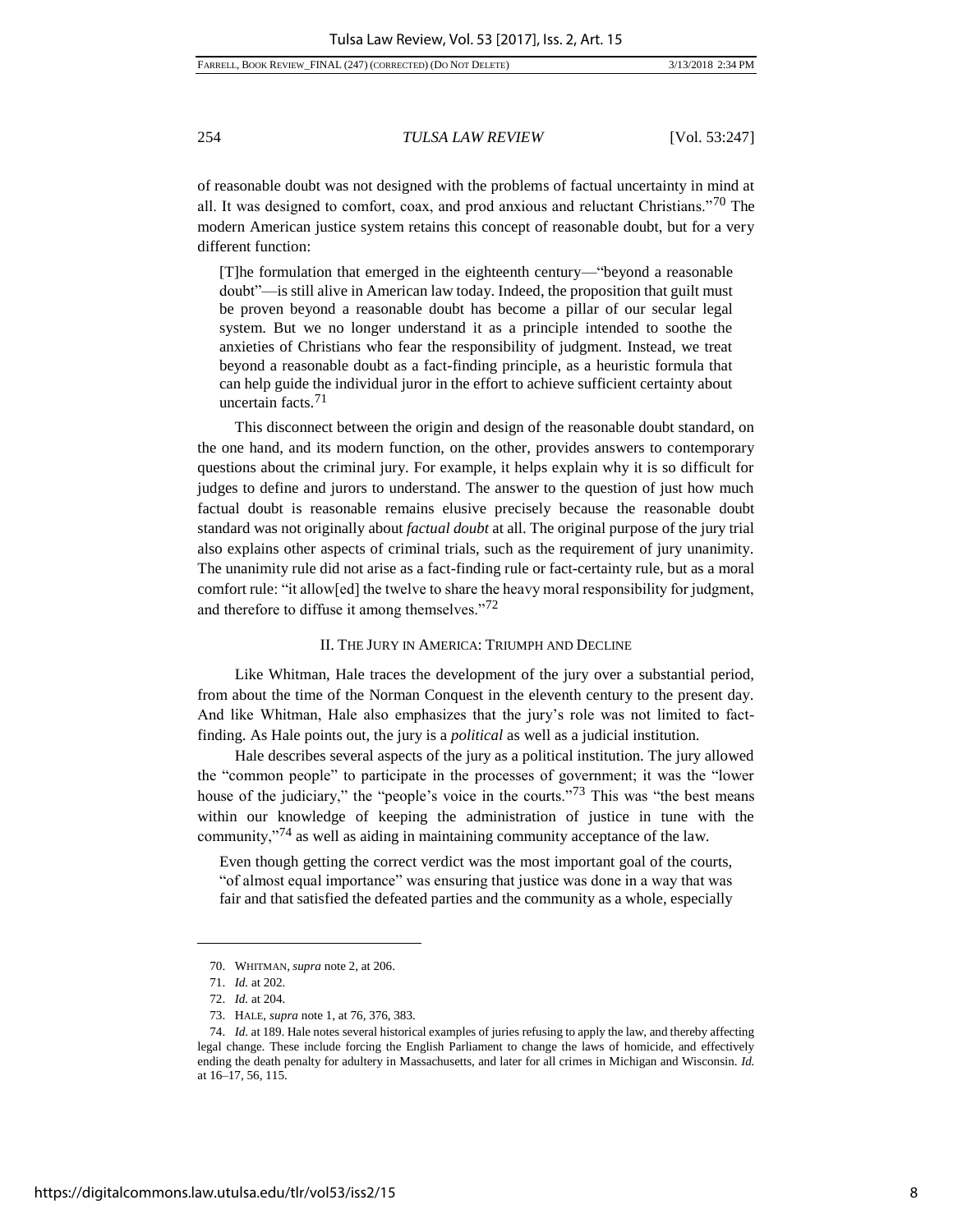in cases that divided the community's sentiments.<sup>75</sup>

The jury therefore empowered citizens; "ordinary citizens could stand against judges, prosecutors, and even the monarch himself.<sup> $276$ </sup> From its earliest development, the jury trial was understood as "a check on royal power" and other forms of tyranny.<sup>77</sup> In its American incarnation, according to Hale, the jury trial also served as a source of political *education*, providing those who served with a model of deliberative decision-making.<sup>78</sup> Hale cites studies showing citizens who serve on juries "become more generally engaged in public affairs."<sup>79</sup> In each of these ways, jury trials "make citizens *powerful*."<sup>80</sup>

Hale recounts the important role the institution of the jury has played in American history, such as the part it played in the lead-up to the American Revolution<sup>81</sup> and the debates about the U.S. Constitution and the Bill of Rights.<sup>82</sup> Hale also describes the many important changes the jury trial has undergone throughout its history on either side of the Atlantic, but his true passion is for one particular change: what he refers to as the shift from the "modern jury" to the "postmodern jury."

According to Hale the jury in America reached its acme, its triumph, prior to the jury reforms of the mid-twentieth century, before the "invention" of the representative jury.<sup>83</sup> The modern conception of the jury was still "that jury service called for qualities of character and judgment that exceeded those required for voting."<sup>84</sup> Those who served on the jury should be "above average."<sup>85</sup> In the first half of the twentieth century, states used several methods for ensuring that jurors were drawn from "the better class of citizens in respect of intelligence, moral character, and business experience."<sup>86</sup> Hale describes two of these in detail. The first was the "Cleveland system" in which people selected from lists of registered voters "were then required to appear before the jury commissioners for examination."<sup>87</sup> Only those who exhibited sufficient honesty, morality, intelligence, and "experience in life" qualified for jury service.<sup>88</sup>

The second method—and the one of which Hale is evidently most fond—was the "key-man system of jury selection."<sup>89</sup> Under the key-man system, "jury commissioners solicited the names of likely jurors from key men (and sometimes women, after passage of the Nineteenth Amendment) in the community: civic leaders, clergymen, businessmen, schoolteachers, newspaper editors, officers of social service clubs, trade union officials,

l

78. HALE, *supra* note 1, at 60, 92, 190.

84. *Id.* at 141.

- 86. *Id.* at 159.
- 87. *Id.* at 189, 192.
- 88. HALE, *supra* note 1, at 191.
- 89. *Id.* at 192.

<sup>75.</sup> *Id.* at 162.

<sup>76.</sup> *Id.* at 60.

<sup>77.</sup> *Id.* at 19.

<sup>79.</sup> *Id.* at 406.

<sup>80.</sup> *Id.* (emphasis added).

<sup>81.</sup> *Id.* at 46.

<sup>82.</sup> *Id.* at 68–88.

<sup>83.</sup> HALE, *supra* note 1, at 193–206.

<sup>85.</sup> *Id.* at 146.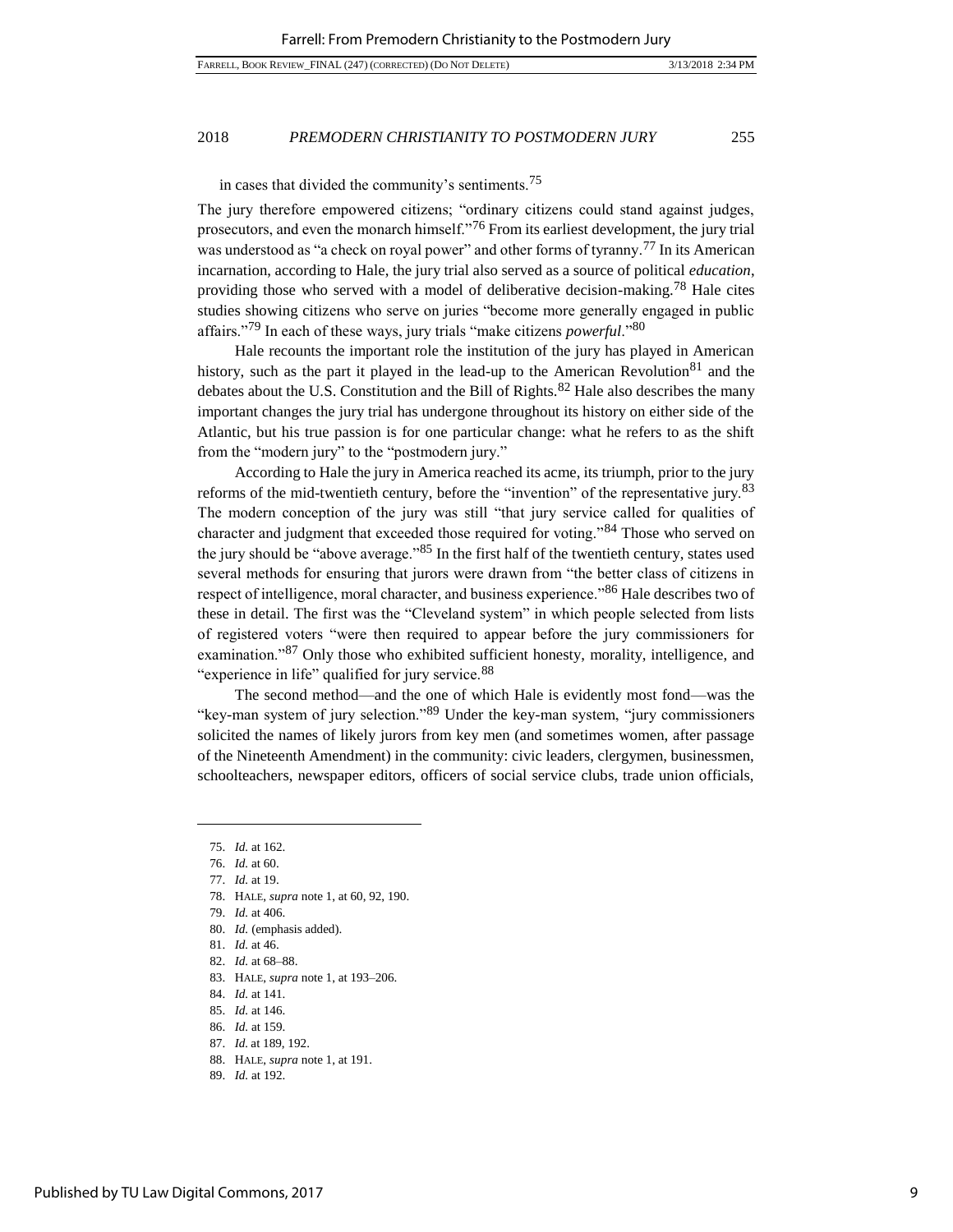FARRELL, BOOK REVIEW\_FINAL (247) (CORRECTED) (DO NOT DELETE) 3/13/2018 2:34 PM

256 *TULSA LAW REVIEW* [Vol. 53:247]

and so on."<sup>90</sup> This system "had an important practical advantage for jury commissioners pressed to locate capable jurors: those making the recommendations presumably knew something about the persons they suggested, giving their recommendations added credibility."<sup>91</sup>

Of course, the drawback of this system is self-evident. Only those who were known and liked by these key men had a chance of serving on a jury—and only those known and liked by the jury commissioners and court clerks were considered "key men." The problems this created were, unsurprisingly, most evident in southern states. In *Rabinowitz v. United States*, <sup>92</sup> for example, "[t]he court record shows that while blacks were roughly thirty-five percent of the population of the Macon Division [in Georgia], Negroes constituted less than six percent of the names in the jury wheel."<sup>93</sup> The clerk of the district court explained:

[H]e did not choose the names of many black Georgians because he "naturally did not know many Negroes," having most of his dealings with "the white race." When asked whether he had sought the names of Negro doctors, teachers, ministers, and other professionals in the counties under his jurisdiction, he replied that, "unfortunate as it may be, . . . I don't know too many Negroes." He did recall writing to one Negro funeral home director.<sup>94</sup>

The key-man system was attacked on several sides in the middle of last century. The Supreme Court took aim at the key-man system with its "sudden reinvention of the 'traditional' American jury system" as requiring a representative cross section of the community.<sup>95</sup> The key-man system was abolished by the federal Jury Selection and Service Act of 1968, by which time "it had already been abandoned in about half the federal districts, replaced by random selection from various lists without any screening for subjective qualities of intelligence, morality, or common sense.<sup>"96</sup> In Hale's words, "the most important failing of the key-man system—and of discretionary jury selection more generally—was its *alleged* complicity in the exclusion of black Americans from jury service."<sup>97</sup> For example, Attorney General Ramsey Clark, testifying on behalf of the jury selection bill, stated that "unless we establish an objective standard . . . we risk discrimination through subjective judgment."<sup>98</sup>

For Hale, the abolition of the key-man system is a cause for great lament. Hale mounts a spirited, if misguided, defense of the key-man system, arguing at length that the key-man system—and discretion more generally—were not in fact complicit in racial discrimination in jury selection. His key claims are worth reading in full. He asserts, for example:

Since racial discrimination could hardly be described as a result of "subjective

<sup>90.</sup> *Id.* at 192.

<sup>91.</sup> *Id.* at 220–21.

<sup>92.</sup> 366 F.2d 43 (5th Cir. 1966).

<sup>93.</sup> HALE, *supra* note 1, at 225.

<sup>94.</sup> *Id.* at 226.

<sup>95.</sup> *Id.* at 231, 237.

<sup>96.</sup> *Id.* at 224.

<sup>97.</sup> *Id.* (emphasis added).

<sup>98.</sup> HALE, *supra* note 1, at 236.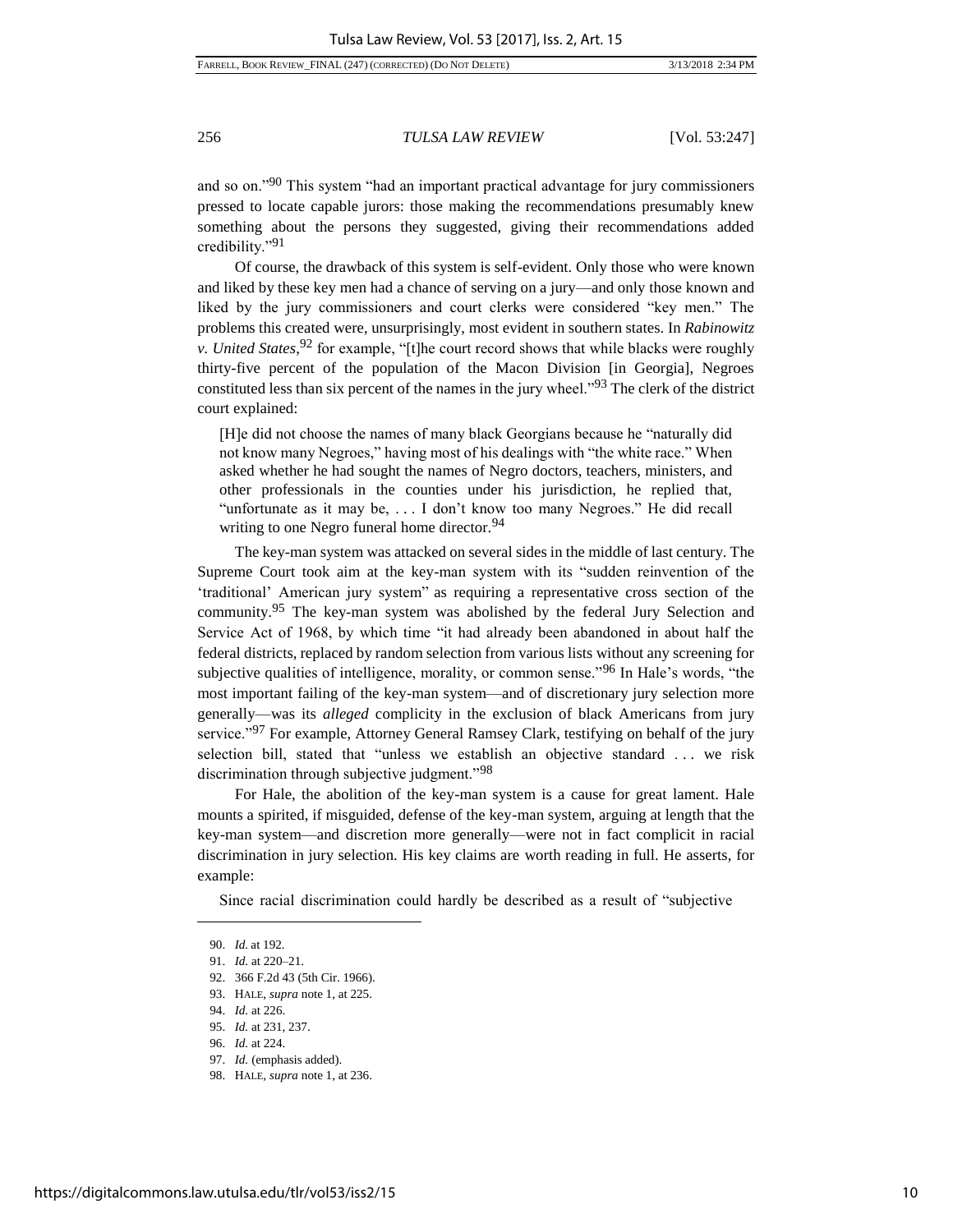judgment" or "unconscious bias"—to the racist, race is an objective fact and bias is a deliberate choice—then the bill . . . must have had a broader target in mind. It is hard not to draw the conclusion that the target was discretion itself, even when such discretion had no connection to the exclusion of any group from jury service.<sup>99</sup>

In Hale's view, "there is nothing to suggest that a racially neutral key-man system would have been hard to devise."<sup>100</sup> Moreover, it was not the key-man system, or discretionary jury selection processes, that was responsible for racial discrimination in jury selection. According to Hale, "what stood in the way of a racially impartial jury system in Georgia in 1966 . . . was not the key-man system but the persistence of the regime of white supremacy."<sup>101</sup> Hale elaborates:

[I]t is important to pause briefly and recall the failings for which the key-man system cannot be held responsible. The exclusion of blacks from juries was the product of deeply embedded social and political customs that would have worked the same damage and had the same result, whatever the law required.<sup>102</sup>

Hale's arguments about the connection—or lack thereof—between subjective, discretionary jury selection and racial discrimination are deeply flawed. To insist that racial discrimination cannot be described as the result of "subjective judgment" or "unconscious bias" is to misunderstand—or redefine—each of them. Hale seems to be arguing that the only kind of racial discrimination, by definition, is overt, deliberate, and openly admitted. According to Hale's position, unconscious racial bias either does not exist or, if it does, is not something we should be concerned about. This is an untenable position. There is voluminous scholarly and empirical evidence—not to mention the lived experience of the millions of people subjected to it—that implicit bias is both real and harmful.<sup>103</sup> Similarly, it is incontrovertible that subjective discretion allows a pretext for deliberate racism—which Hale himself acknowledges when he refers, in the context of voting, to "the power of white officials to adapt any procedure to an unlawful purpose."<sup>104</sup>

That racial minorities are disproportionately harmed by the criminal justice system cannot be denied. African Americans, for example, are not responsible for more crime than whites, but they are disproportionately arrested, convicted, and sentenced to longer prison terms.<sup>105</sup> Yet Hale is, at the very least, tone deaf to these realities. He laments that "[i]n

<sup>99.</sup> *Id.*

<sup>100.</sup> *Id.* at 228. *See also id.* at 227, n.36 ("The [*Rabinowitz*] ruling simply assumed that the key-man system could not be administered in a racially neutral way.").

<sup>101.</sup> *Id.* at 228–29.

<sup>102.</sup> *Id.* at 232–33.

<sup>103.</sup> For a sampling of the recent legal literature addressing implicit bias, see Justin D. Levinson & Robert J. Smith, *Systemic Implicit Bias*, 126 YALE L.J. F. 406 (2017), https://www.yalelawjournal.org/forum/systemicimplicit-bias; Stephanie Bornstein, *Reckless Discrimination*, 105 CAL. L. REV. 1055 (2017); Cynthia Lee, *A New Approach to Voir Dire on Racial Bias*, 5 U.C. IRVINE L. REV. 843 (2015); Anna Roberts, (*Re)forming the Jury: Detection and Disinfection of Implicit Juror Bias*, 44 CONN. L. REV. 827 (2012); Mark W. Bennett, *Unraveling the Gordian Knot of Implicit Bias in Jury Selection: The Problems of Judge Dominated Voir Dire, the Failed Promise of* Batson*, and Proposed Solutions*, 4 HARV. L. & POL'Y REV. 149 (2010).

<sup>104.</sup> HALE, *supra* note 1, at 233.

<sup>105.</sup> *See, e.g.*, Paul D. Butler, *Race-Based Jury Nullification: Case-in-Chief*, 30 J. MARSHALL L. REV. 911 (1997). For a very recent comprehensive study showing the racial bias in sentencing, see Josh Salman, Emily Le Coz & Elizabeth Johnson, *Florida's Broken Sentencing System: Designed for Fairness, It Fails to Account for Prejudice*, HERALD TRIB., http://projects.heraldtribune.com/bias/sentencing/#clarification.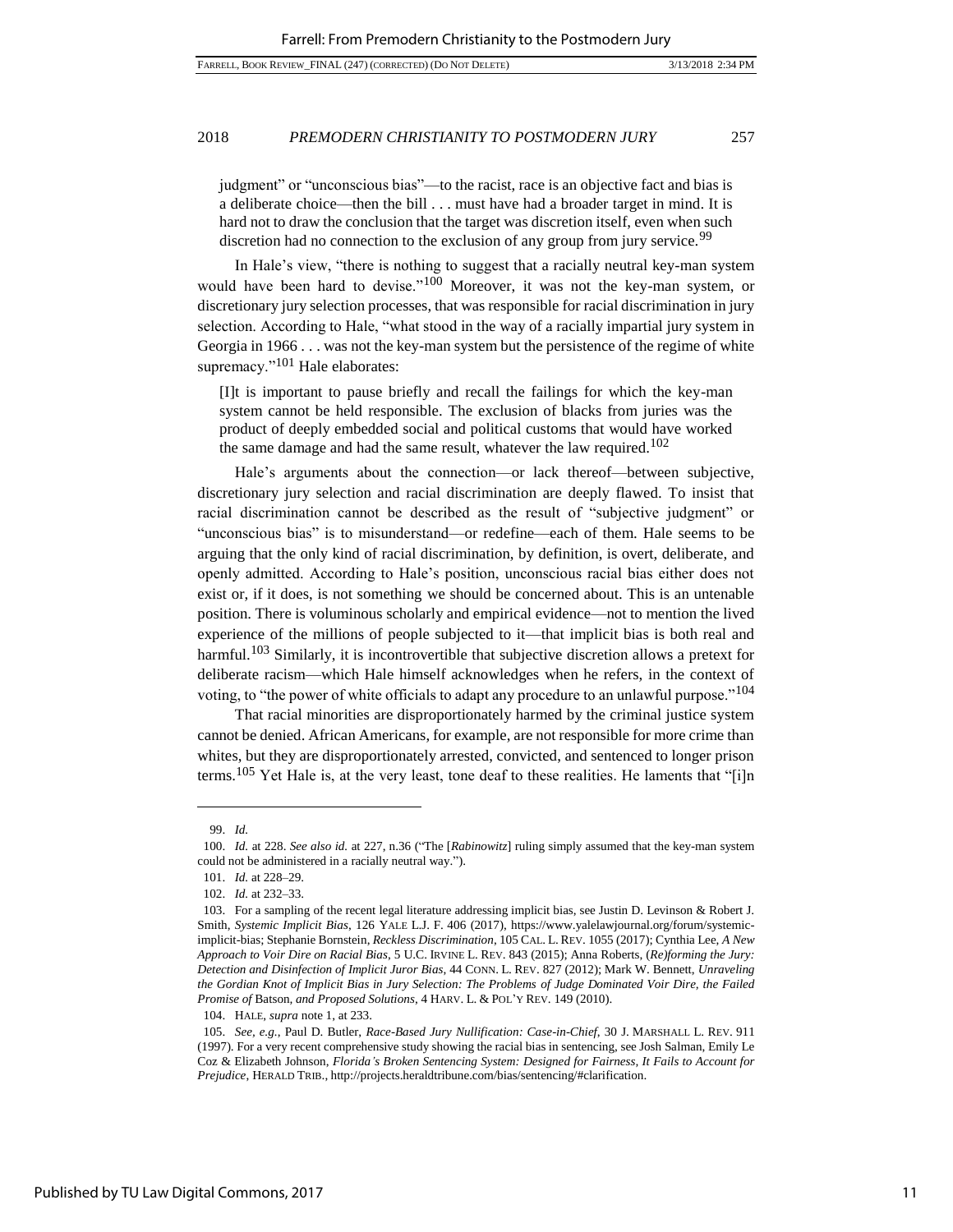many cities, prosecutors find it more difficult to secure convictions of minority defendants in districts with large numbers of black or Hispanic jurors."<sup>106</sup> Such miscarriages of justice were less likely when "the jury list was compiled through use of the key-man system [because] nearly all the veniremen were solid, more than usually solid, citizens."<sup>107</sup> In the context of peremptory challenges, Hale asserts:

[A]lways, below the surface, is the rarely spoken reality: precisely because race is an issue in American life, it can be risky for a prosecutor to try a black defendant before black jurors. Wouldn't it be wiser, then, to replace black jurors with those less likely to *harbor suspicions* about white prosecutors or white police officers?<sup>108</sup>

Hale concedes that "[n]o doubt, attorneys always wanted sympathetic jurors" but insists that "in the past, however, they had a limited opportunity to find them."<sup>109</sup> According to Hale, in other words, propertied white men—and people handpicked by government officials—did not have sympathies for any particular people, values, or viewpoints. They just had objective facts. $110$ 

Hale describes the replacement of discretionary jury selection with a jury drawn randomly from a representative cross section of the community as a move from a *modern* jury to a *postmodern* jury. For Hale, the term "postmodern" is by no means a compliment; indeed, Hale appears to consider this the beginning of the American jury's titular decline. According to Hale, "the most intriguing aspect" of the push for a representative jury system "was the appearance—dare we say debut?—of a distinctly postmodern understanding of truth (or 'truth')."<sup>111</sup> To claim that discretionary, subjective jury selection would inevitably result in bias is, according to Hale, the equivalent of claiming that "truth" is a mere social construct. According to Hale, to insist that juries be drawn from a representative cross section necessarily involves denying that there is any such thing as objective truth. It entails that "justice is a function of class," and that "there is one truth for the poor and another for the rich."<sup>112</sup> The shift to the postmodern jury involves in Hale's view—a fundamental change in the concept of truth: "This is not just an alternative understanding of jury deliberation; it is the necessary consequence of the belief that there is no such thing as truth."<sup>113</sup> And if there is no such thing as objective truth—or no such thing as truth at all—then the jury obviously cannot perform its traditional function

<sup>106.</sup> HALE, *supra* note 1, at 310.

<sup>107.</sup> *Id.* at 316.

<sup>108.</sup> *Id.* at 276 (emphasis added). This complaint is especially astonishing in an age where, for example, white police officers kill unarmed black men (with tragic regularity) but are almost never convicted. *See, e.g*., Mitch Smith, *Minnesota Officer Acquitted in Killing of Philando Castile*, N.Y. TIMES (June 16, 2017), https://www.nytimes.com/2017/06/16/us/police-shooting-trial-philando-castile.html?mcubz=3.

<sup>109.</sup> HALE, *supra* note 1, at 326.

<sup>110.</sup> Hale emphasizes his belief that propertied white males have superior judgment to people from other sectors of society when he criticizes the following state of affairs: "[T]he model impartial juror is no longer the middle-to-upper class male property owner known among similar citizens as a man of good moral character and moderate temperament. Instead, society recognizes the judgment of such people as one perspective among many, no more or less neutral than any other." *Id.* at 280 (quoting Darryl K. Brown, *The Means and Ends of Representative Juries*, VA. J. SOC. POL'Y & L. 445, 445 (1993)).

<sup>111.</sup> HALE, *supra* note 1, at 242.

<sup>112.</sup> *Id.* (quoting Sam J. Ervin, Jr., *Jury Reform Needs More Thought*, 53 A.B.A. J. 132, 134 (1967)).

<sup>113.</sup> *Id.* at 408.